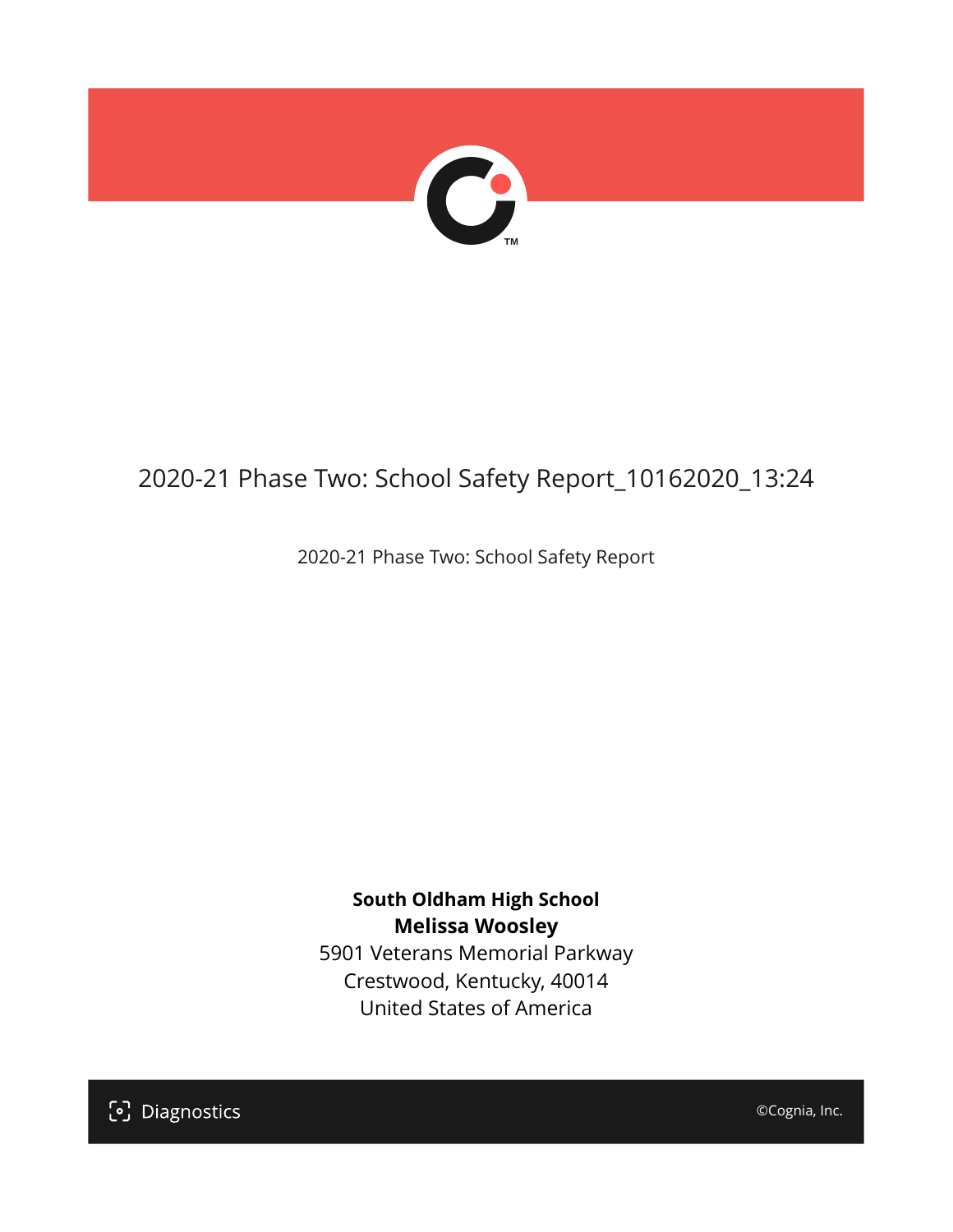### **Table of Contents**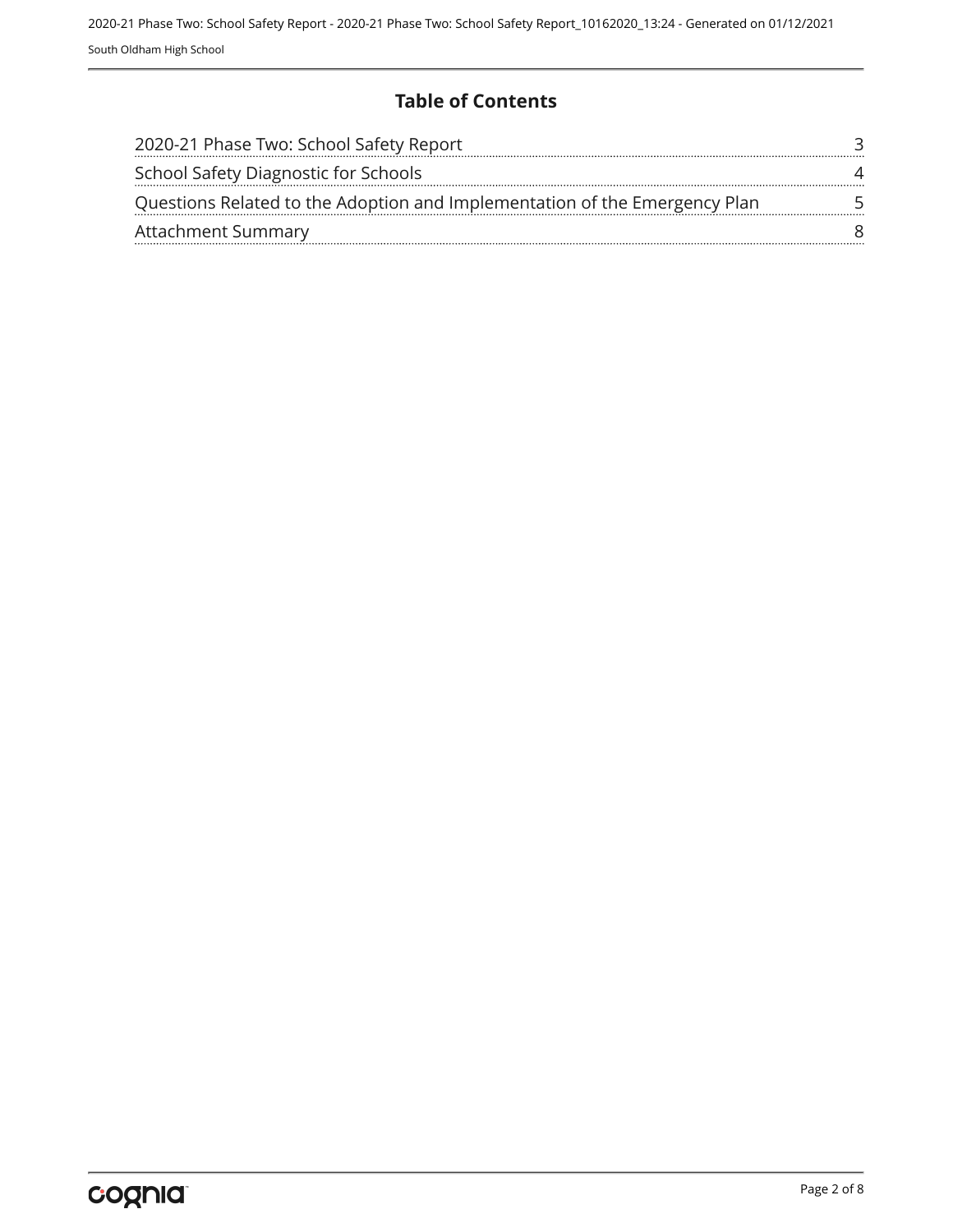2020-21 Phase Two: School Safety Report - 2020-21 Phase Two: School Safety Report\_10162020\_13:24 - Generated on 01/12/2021 South Oldham High School

# <span id="page-2-0"></span>**2020-21 Phase Two: School Safety Report**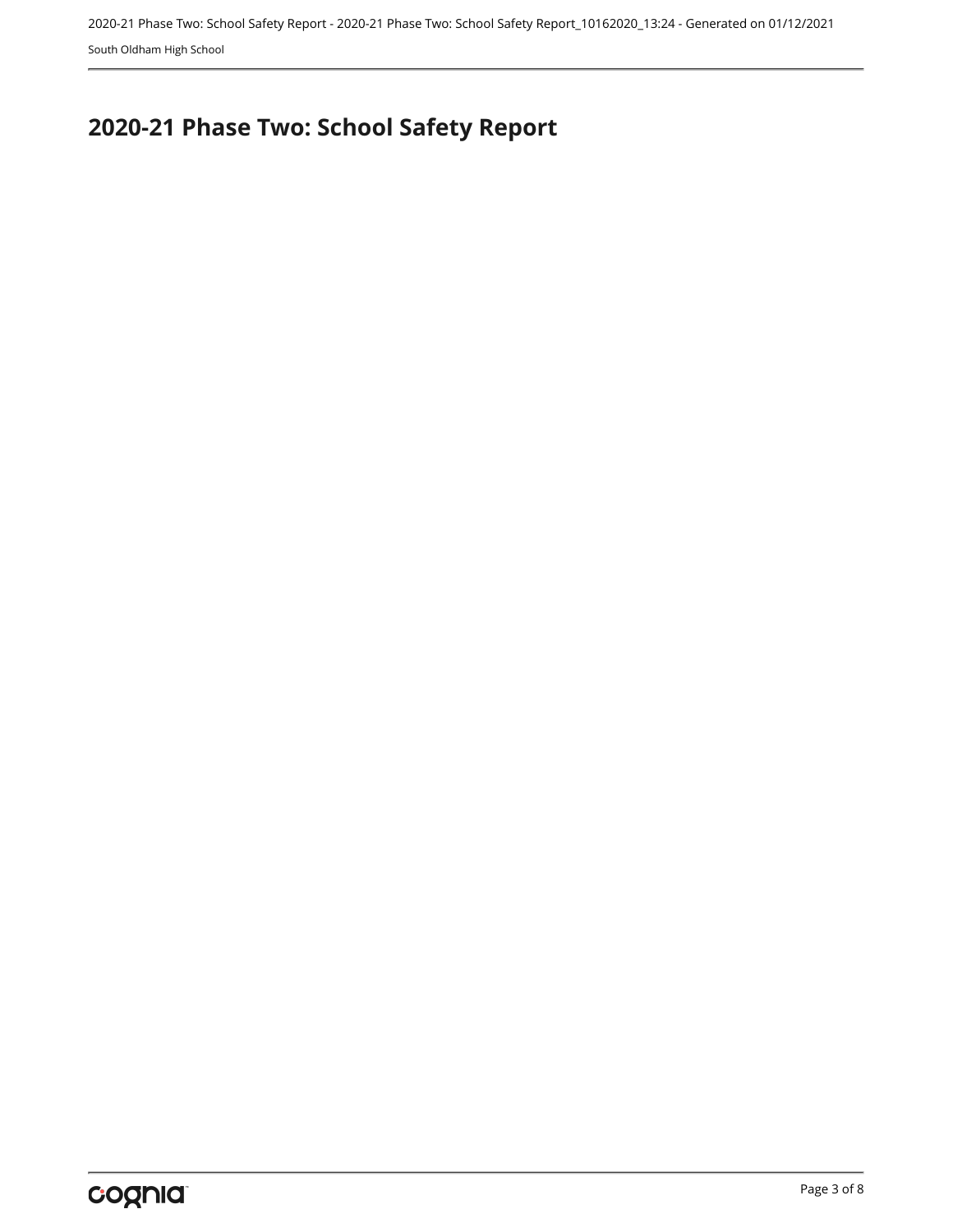## <span id="page-3-0"></span>**School Safety Diagnostic for Schools**

Pursuant to KRS 158.162, the local board of education shall require the school council or, if none exists, the principal in each school to adopt an emergency plan that must be utilized in case of fire, severe weather, earthquake, or a building lockdown and that: establishes evacuation routes; identifies the best available severe weather zones; develops earthquake protocols for students; and, develops and adheres to practices controlling access to the school building. The emergency plan shall be annually reviewed by the council, principal, and first responders and revised as needed.

In addition to the emergency plan requirements in KRS 158.162, KRS 158.164 requires the local board of education to direct the school council or, if none exists, the principal in each school to establish procedures to perform a building lockdown and to invite local law enforcement to assist in establishing lockdown procedures.

KRS 158.162 also requires the emergency plan be discussed with all school staff prior to the first instructional day of the school year and provided, along with a diagram of the facility, to appropriate first responders. Further, the principal in each school shall conduct, at a minimum, the following emergency response drills within the first 30 instructional days of the school year and again during the month of January: one severe weather drill, one earthquake drill, and one lockdown drill. In addition, required fire drills shall be conducted according to administrative regulations promulgated by the Department of Housing, Buildings and Construction.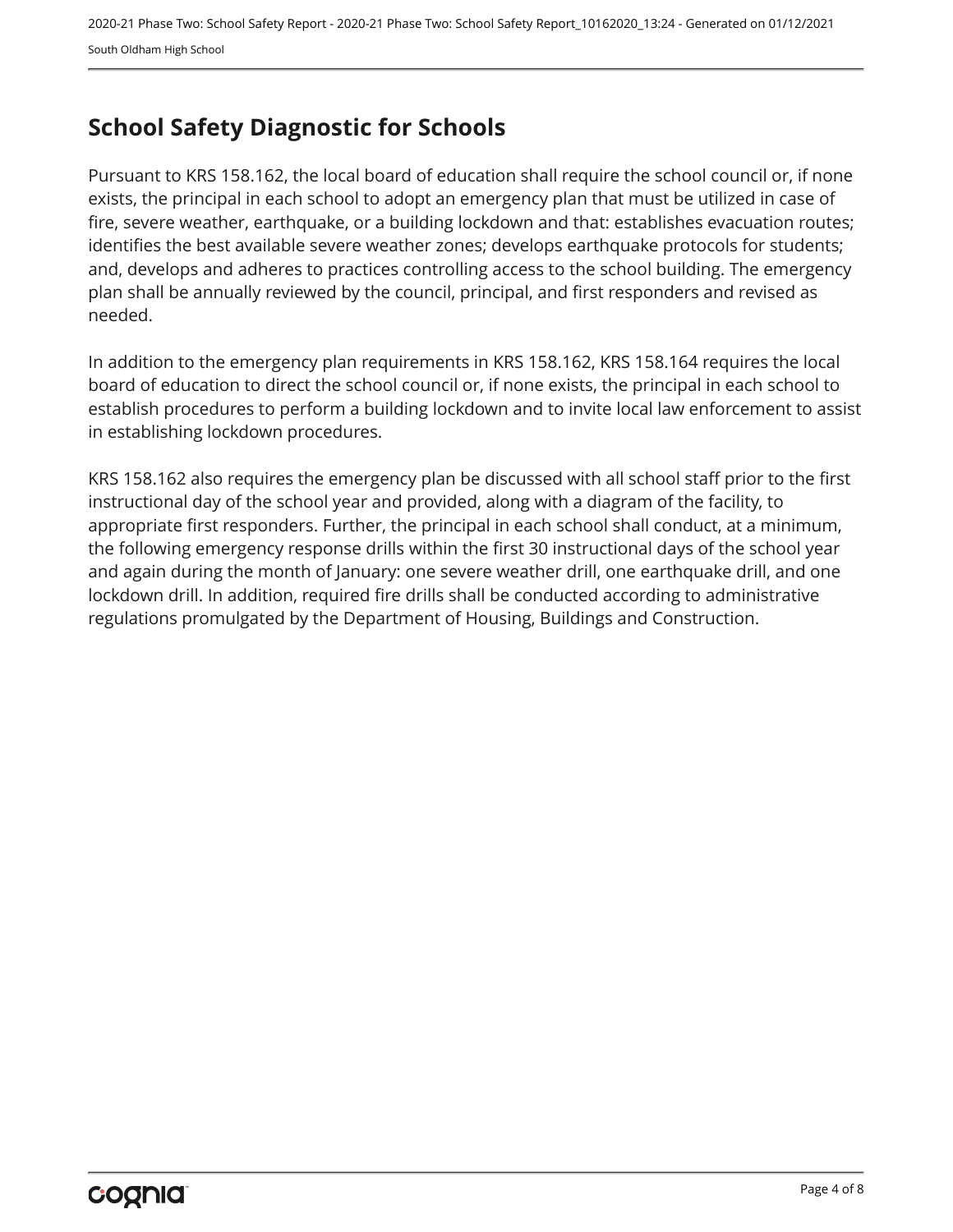## <span id="page-4-0"></span>**Questions Related to the Adoption and Implementation of the Emergency Plan**

1. Has the school council or, where applicable, principal adopted an emergency plan in accordance with local board policy and in compliance with the specifications in KRS 158.162(3)?

*If the answer is "no", please explain in the comment box. Please note that Senate Bill 1 (2019) amended KRS 158.162(3)(d) to require, for example, classroom doors remain closed and locked during instructional time as well as classroom doors with windows be equipped with material to quickly cover the window during a building lockdown. Schools are encouraged to comply with these changes as soon as practicable but, if needed, have until July 1, 2022 to fully implement. Accordingly, failure to comply with KRS 158.162(3)(d), as amended, should not be reported herein until the 2022-2023 school year and beyond.*

Yes, August 20, 2020

2. Has the school provided local first responders with a copy of the school's emergency plan along with a diagram of the school as required by KRS 158.162(2)(b)?

*If the answer is "no", please explain in the comment box.*

Yes, 7-30-20

#### **ATTACHMENTS**

#### **Attachment Name**

訚 Emergency Response Plan

3. Has the school posted primary and secondary evacuation routes in each room by any doorway used for evacuation as required by KRS 158.162(3)(a)?

*If the answer is "no", please explain in the comment box.*

Yes, all signs are posted

4. Has the school posted the location of severe weather safe zones in each room as required by KRS 158.162(3)(b)?

*If the answer is "no", please explain in the comment box.*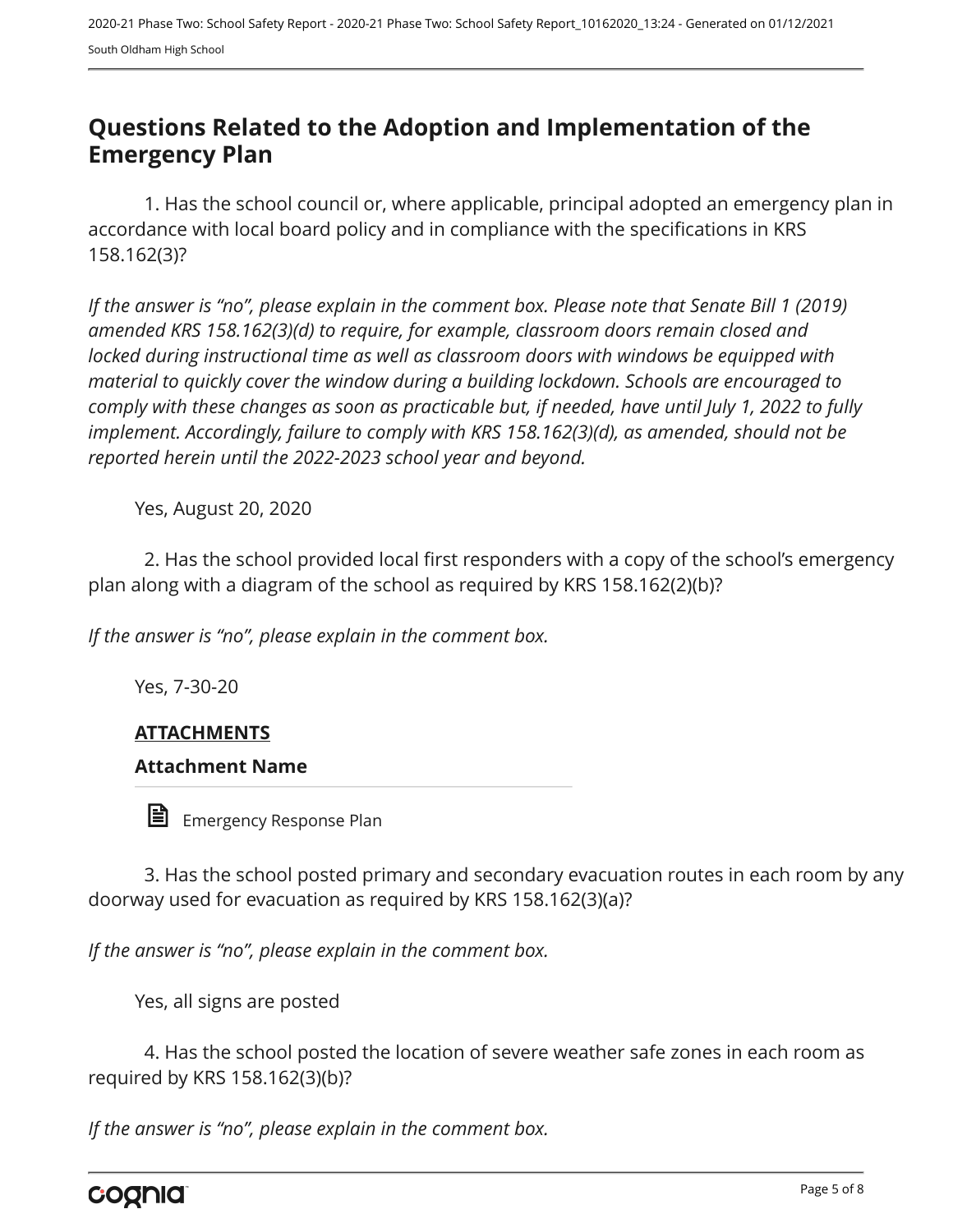Yes, all safe zones are posted.

5. Was the school's emergency plan reviewed following the end of the prior school year by the school council, principal, and first responders and revised as needed as required by KRS 158.162(2)(c)?

*Please provide the most recent date of review/revision of the school's emergency plan in the district in the comment box. If the answer is "no", please explain in the comment box.* 

Yes, South Oldham Fire Department 7/30/20 and School Resource Officer on 8/4/20.

6. Did the principal discuss the emergency plan with **all** school staff prior to the first instructional day of the current school year and appropriately document the time and date of such discussion as required by KRS 158.162(2)(d)?

*Please provide the date the school completed this discussion in the comment box. If the answer is "no", please explain in the comment box.*

9/23/20, the plan was reviewed with all South Oldham staff.

7. During the first 30 instructional days of the current school year, did the principal conduct at least one severe weather drill, one earthquake drill, and one lockdown drill as required by KRS 158.162(5)?

*If the answer is "no", please explain in the comment box.*

Yes, 9-30-20 and 10-1-20 (during our first week of in-person school)

8. During the month of January during the prior school year, did the principal conduct at least one severe weather drill, one earthquake drill, and one lockdown drill as required by KRS 158.162(5)?

*If the answer is "no", please explain in the comment box.*

Yes on 1/15/20, 1/16/20 and 1/17/20

9. Over the immediately preceding twelve months, did each school within the district conduct fire drills in accordance with administrative regulations promulgated by the Department of Housing, Buildings and Construction as required by KRS 158.162(5)?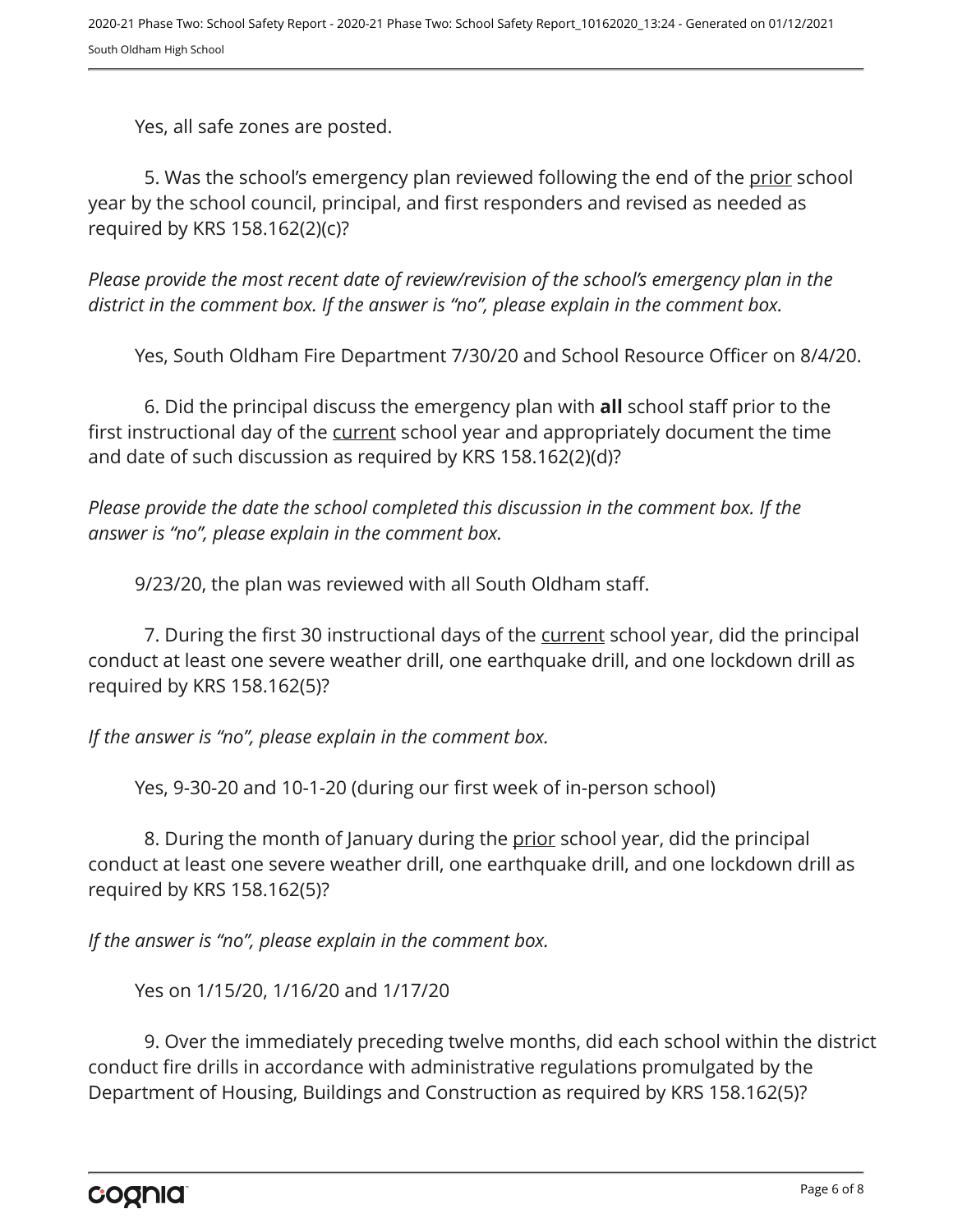*If all schools in the district did NOT meet the requirement, respond "no" and please explain further in the comment box.* 

Yes